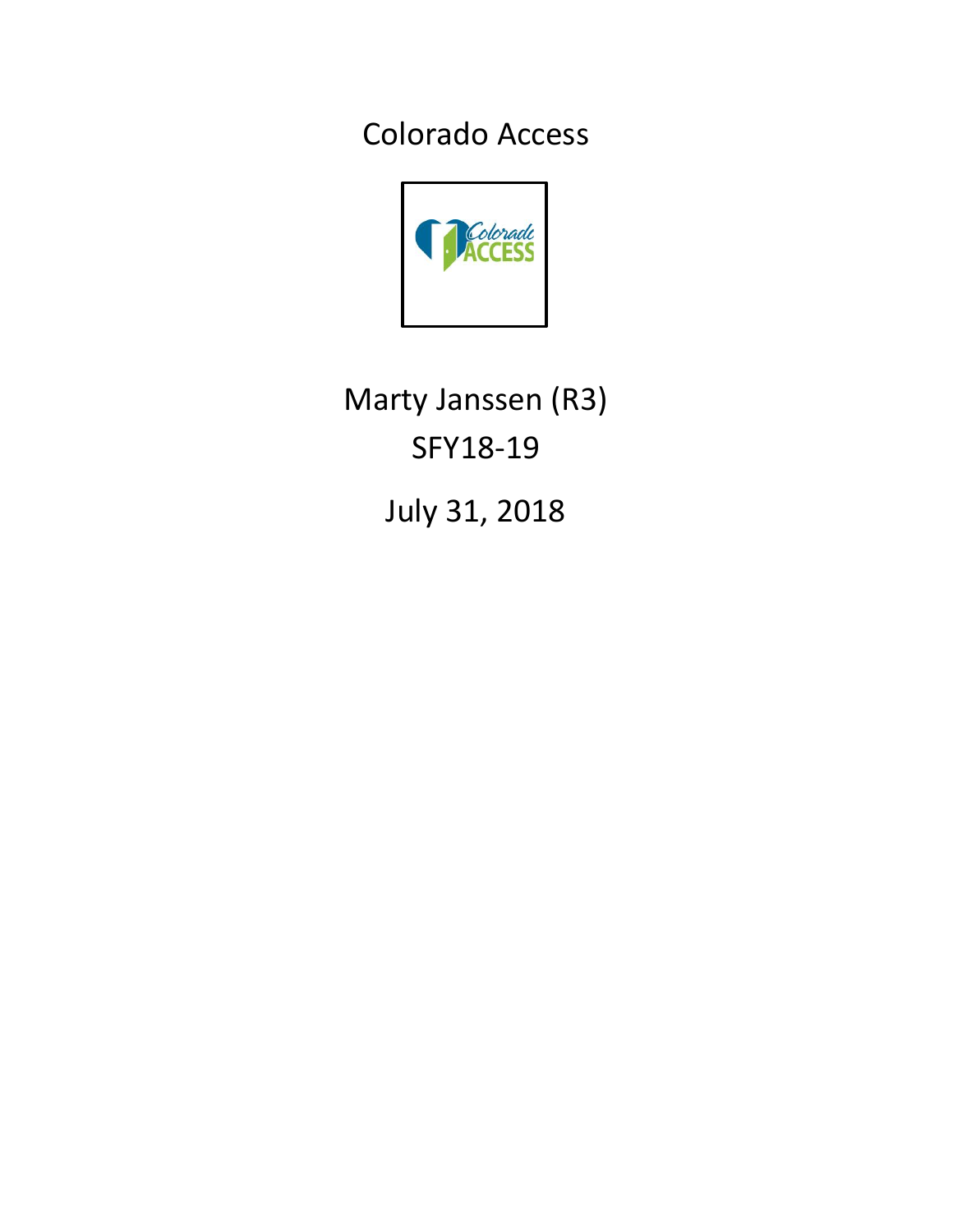#### **Introduction**

Colorado Access (COA) is dedicated to empowering our members with access to timely and appropriate health care, and delivering comprehensive choice to Members as they seek out providers and resources that best meet their needs. Building upon a history of partnership, engagement, and network development, COA is well positioned, currently, to meet or exceed the network adequacy standards established by the Regional Accountable Entity (RAE) contracts for Regions 3 and 5, and excited about opportunities to grow and improve our network in the coming years. While not comprehensive, this Network Adequacy Plan articulates the overarching approach that COA will employ toward cultivating and supporting viable provider participation, thus helping to expand options for Members.

This report is written within context of Section 9.8.1., and subsequent paragraphs, of the RAE contracts for Regions 3 and 5, and will address questions specific to those paragraphs. COA will submit a Network Adequacy Report, on a quarterly basis, to help track and validate the successes and challenges of the strategies outlined in the pages that follow. As always, COA is happy to provide further information and clarification to the Department upon request.

### **Contract Citation 9.8.1.1.**

 $\overline{\phantom{a}}$ 

*How [will the Contractor] maintain and monitor a network of appropriate providers that is supported by written agreements and is sufficient to provide adequate access to all services covered under the contract for all members including those with limited English proficiency and members with physical or mental disabilities?*

Colorado Access has extensive experience in developing and supporting a provider network dedicated to servicing members of Health First Colorado (Colorado's Medicaid program). The vigorous provider networks we established during our tenure as a Regional Care Collaborative Organization (RCCO) and Behavioral Health Organization (BHO) are the foundation of our RAE network. Though slightly different in how they transitioned, our initial focus for RAE network development has centered on effectively forwarding our previous providers into our current network—and maintaining sufficient support for providers during the transition.

#### **RCCO (Primary Care) Provider Network**

COA targeted all providers in our previous RCCO networks, for Regions 3 and 5, to become part of our RAE primary care network. Due to programmatic differences between the RCCO and RAE platforms, COA developed and executed new contracts with these providers. We achieved a 100% success rate in re-contracting each of the 100 targeted primary care providers.<sup>1</sup>

Building on this foundation, COA will use various resources to further target potential additions and grow our network of providers. COA has a dedicated provider contracting

<sup>1</sup> This number represents *provider* participation and is not reflective of the total number of *practice sites*. The number of practice sites is significantly higher, as will be indicated in subsequent reporting.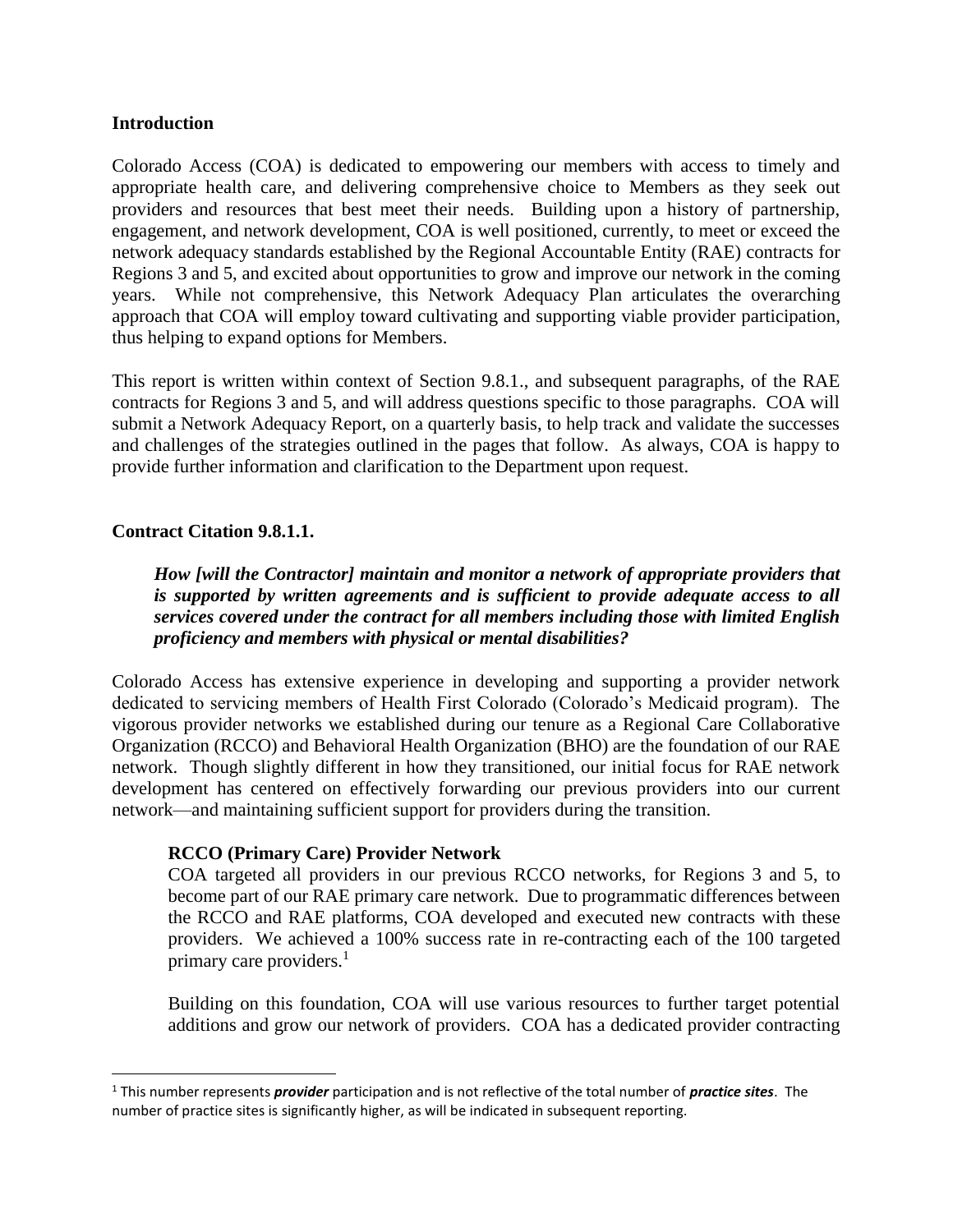team that responds to inquiries and requests to participate in our network on a daily basis. These requests consistently arise from:

- Interested physical health providers;
- Extensive outreach by our Provider Relations team;
- Referrals by community partners;
- Inquiries from members and referrals by our Customer Service team;
- Partnership with the Department and Health First Colorado Enrollment to outreach and contract with providers that have been requested by Members, but who are not yet participating in our network.

In addition, COA continually monitors provider to member ratios within our regions to identify areas that need prioritization for targeted provider outreach. It is important to note, however, that COA is dedicated to contracting with every willing and appropriate provider to become part of our primary care network, regardless of their location.

To become part of our network, COA requires all primary care medical providers (PCMPs) to complete a comprehensive provider application, and to sign a Professional Provider Agreement (PPA).<sup>2</sup> All PCMPs have a newly revised agreement that obligates them to the PCMP requirements as outlined in our RAE contract with the State of Colorado. The PPAs are used to assess each provider's readiness to meet the general primary care needs of our members and to accommodate members with special needs. In addition to other data, the PPA seeks information on:

- Extended office hours:
- Additional languages spoken and interpretation services offered;
- ADA compliance and necessary equipment available for Medicaid enrollees with physical or mental disabilities;
- Cultural competency training, and other data fields that we require be completed before processing their application.

Information reported on the PPA is populated into our credentialing software and sorted to aid us in determining what aspect of our network can meet the needs of special populations and how to best develop and implement programming to increase access to these services across our regions.

# **Behavioral Health Provider Network**

Colorado Access has a long standing and vibrant state-wide behavioral health network with greater than 6,900 providers. In preparing for the transition from BHO to RAE, Colorado Access determined that our existing BHO contracts would maintain legal force once COA began operations as a RAE. This means that Behavioral Health provider contracts that were executed with ABC Denver and ABC NE are still valid under the RAE. Therefore, COA did not need to re-execute contracts with providers who were already contracted with us under the BHO. Our credentialing, claims processing and utilization management

 $\overline{\phantom{a}}$ 

<sup>2</sup> Please see Appendix 1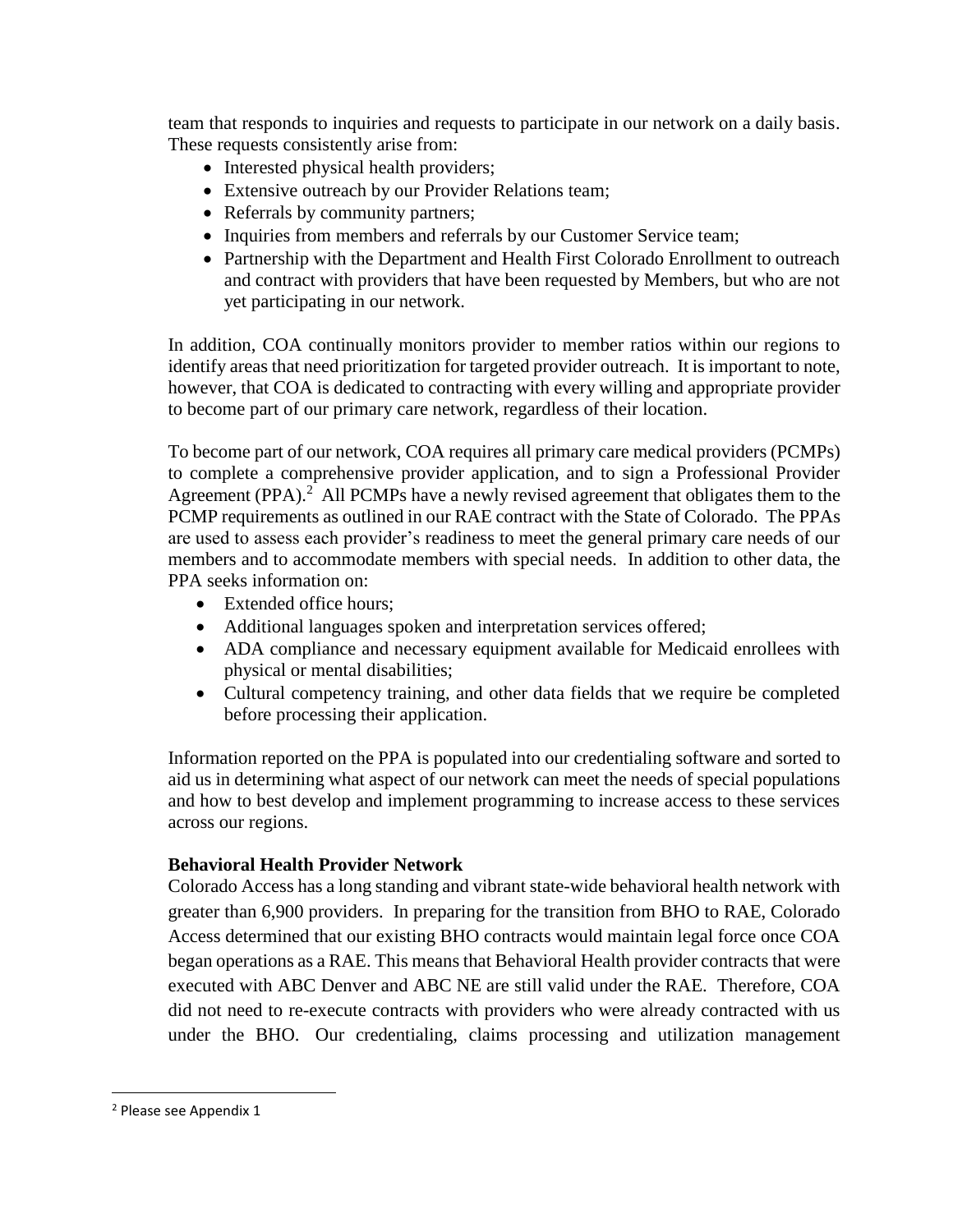procedures remain the same as when operating as the BHO. Future amendments will apply to all contracts, whether executed prior to or after July 1, 2018.

As such, our network of behavioral health providers continues uninterrupted and is the footing for our RAE efforts to ensure adequate access to behavioral health services for our members. This existing network includes contracted relationships with every Community Mental Health Center in the state, hospital systems, behavioral health providers who are integrated with PCMPs, and independent behavioral health providers, statewide. Colorado Access has completed contracting with Behavioral Health providers, but we are always evaluating our network to expand member access to services.

Updated methodology for member attribution and specified obligations within the RAE contract, however, require focused attention to ensure an operationally adequate network, regardless of the total number of providers under contract. COA will work to address these challenges by offering consistent training to behavioral health providers that underscores the implications of site-based attribution and the best way to navigate eligibility, claims, and billing issues within the RAE system. Conducted by our Provider Relations team and supported by Provider Contracting and Behavioral Health Operations teams, trainings will take (and have already taken) various forms, including:

- Provider forums and open houses, with appropriate COA staff to answer questions and direct further inquiry;
- Creation of webinars to address issues that impact numerous providers;
- In-depth one-on-one trainings and meetings with providers who request and need them;
- Extensive communications through our provider newsletters and other email platforms.

COA is requiring all previously contracted behavioral health providers, as well as any newly contracted providers, to complete the PPA, in order to better understand our network's capacity to meet the needs of special populations and to better direct future training and programmatic priorities. As noted above, the PPAs are used to assess each provider's readiness to meet the needs of our members and to accommodate members with special needs.<sup>3</sup>

Our PPA asks providers if they are able to "effectively communicate with individuals who have hearing, vision, speech or cognitive disabilities." We interpret "cognitive disabilities" to mean mental disabilities. If the Department has different guidance, please let us know, and we will incorporate that into our PPA.

Under the RAE contract, Colorado Access will be responsible for administering the behavioral health program for the region previously administered by Behavioral Healthcare Incorporated (BHI). As part of our plan to ensure network adequacy under the RAE, COA has outreached former BHI providers who were not previously a part of our network. Currently, COA has finalized contracts with 56 out of 59 of these "non-PAR" providers.

 $\overline{\phantom{a}}$ 

<sup>&</sup>lt;sup>3</sup> Please see Appendix 1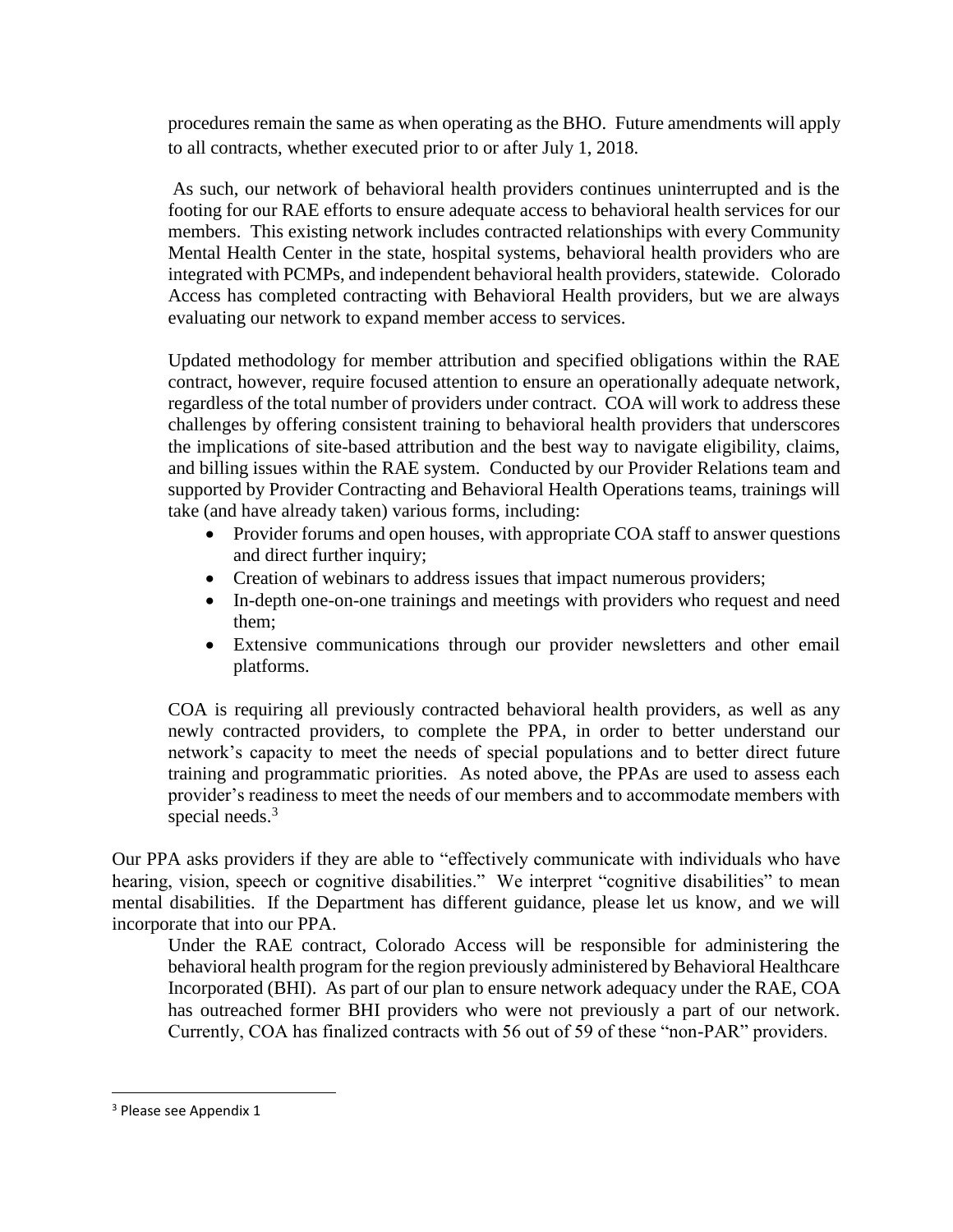Additionally, COA will ensure continuity of care by offering single-case agreements when needed and appropriate to any behavioral health provider, statewide, who would like to render services to one of our members. We have developed relationships with personnel from the various RAEs and will act upon referrals from those RAEs on an ad-hoc basis to ensure adequate services for our members.

Each potential new behavioral health provider will be required to execute a contract with COA, complete the PPA, and pass credentialing requirements, before becoming an active participant in our provider network. These written agreements and documents will support growth and maintenance of the network and highlight areas of service—especially for special needs populations—that require further attention within our regions. As with the primary care network, COA will continually analyze provider to member ratios to assess areas of our regions for outreach prioritization. Claims data will be reviewed to analyze utilization patterns and help direct contracting efforts. We will work with our community partners, such as Interagency Oversight Groups, disparate health alliances, counties and local public health agencies, and internal governance groups to identify areas of need and frame outreach from our Provider Relations and Provider Contracting teams.

#### **Integrated Care and Telehealth**

Colorado Access currently has eight fully integrated practices in our network, and are planning to grow that core network. As a part of that strategy, we are in the process of developing an assessment tool that will include questions to evaluate providers on their infrastructure preparedness, as a way to stratify those most prepared for imbedded behavioral health. This assessment will allow our Practice Transformation team to determine the ongoing technical assistance needs of these practices. We will be responsive to any practice who indicates an interest in learning more about becoming a Medicaid provider under the regional organization structure of the Accountable Care Collaborative. We are assessing the level of behavioral health integration of our currently contracted providers and will deploy practice transformation resources as needed to move these practices along the integrated care continuum. Additionally, Colorado Access has a dedicated staff member who will be assessing whether or not any additional providers need to be targeted in order to identify and address any gaps in service prevision within our two RAE regions.

Our provider assessment is a tool that is being targeted to COA's entire PCP network to assess practice's ability to meet all contractual requirements, including integrated behavioral and physical health care, and to help us provide targeted practice transformation assistance as needed to those interested practices. These assessments are distributed to providers in waves, beginning in October 2018 and continuing through February 2019. Once all assessments are completed, COA will be conducting a broader analysis to determine best mechanisms to provide guidance and/or training in many areas, including integrated care.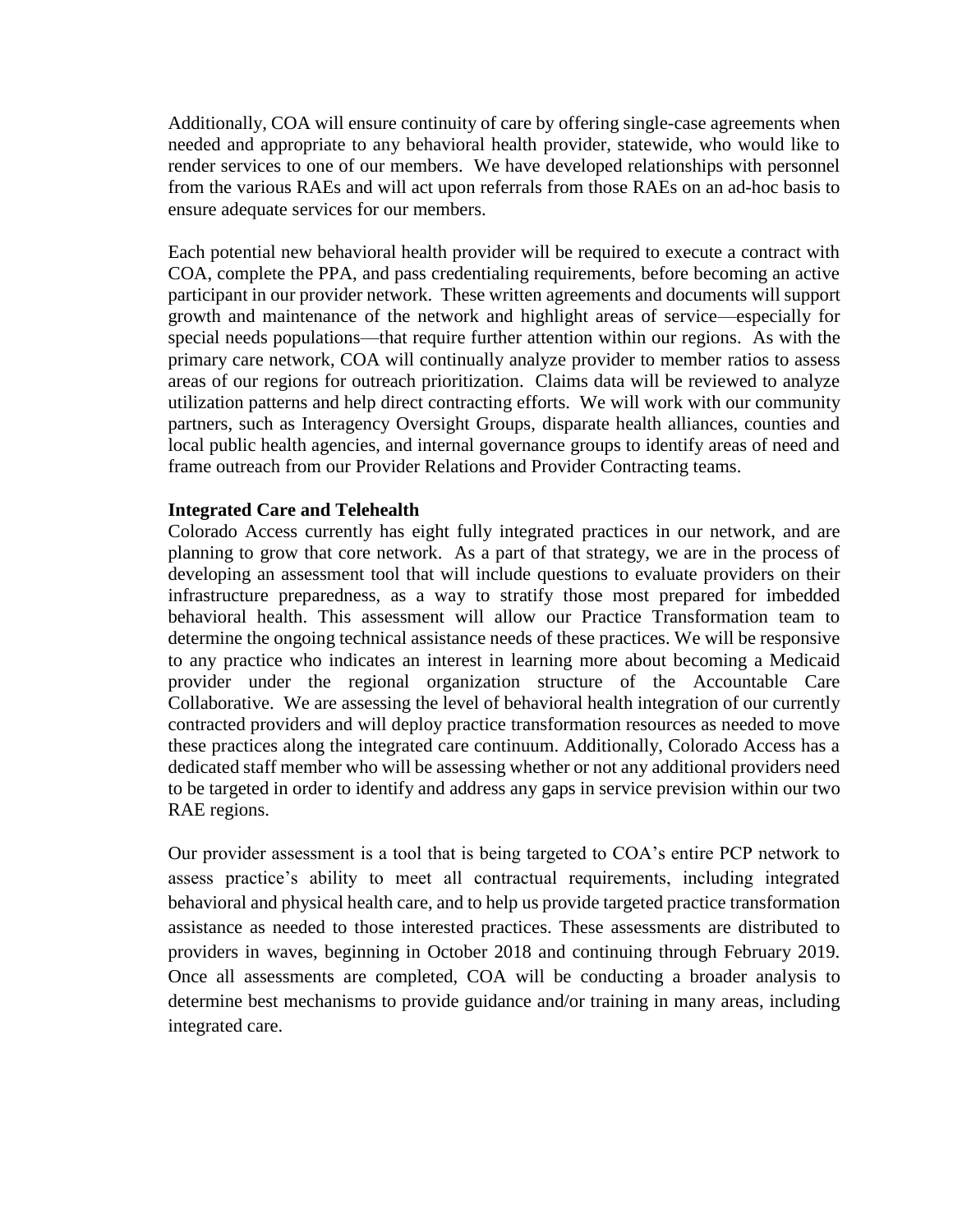Through our AccessCare Services (ACS) group, Colorado Access will continue to work to deploy telehealth services in a variety of settings, further augmenting the adequacy of our network. With an initial focus on integrating behavioral health support into primary care settings, the ACS model utilizes an integrated approach to combine specialty mental health services with physical health and primary care. It provides licensed behavioral health clinicians, substance abuse counselors, and psychiatric providers with the ability to screen, diagnose, provide brief intervention, and recommend psychotropic medication regimens all while collaborating with the primary care physician through a virtual platform. As a distinct group within the COA corporate structure, ACS is not bound by regional borders, and staff are open to foster potential relationships with providers throughout the state—an important aspect of network adequacy under the RAE attribution methodology. ACS and COA will track referrals and consults within the program to help guide practice transformation and integration efforts.

# **Contract Citation 9.8.1.2.**

### *How [will the Contractor] ensure that network providers provide physical access, reasonable accommodations, and accessible equipment for Medicaid enrollees with physical or mental disabilities?*

With implementation of the Professional Provider Agreement<sup>4</sup>, Colorado Access has a tool to survey each of our primary care and behavioral health providers for their readiness to render services to Medicaid enrollees with physical and mental disabilities. Compliance with the Americans with Disabilities Act (ADA) is a section noted, specifically, in the PPA and every COA provider will be required to complete it. Information gathered via the PPA is loaded into our credentialing system, sorted, and reported upon, on a regular basis. These reports will be used to focus outreach and training by our Practice Transformation and Provider Relations teams and to analyze where gaps may exist.

In addition, COA will work openly and extensively with our community partners, Community Engagement, and Member Engagement teams to identify opportunities for increasing access to care for members with a disability and to better understand the barriers that exist for those members when accessing care.

# **Contract Citation 9.8.1.3. – 9.8.1.7.**

Below are tables that outline our current number of providers, with a focus on provider expertise, across our regions:

 $\overline{\phantom{a}}$ 

<sup>4</sup> Please see Appendix 1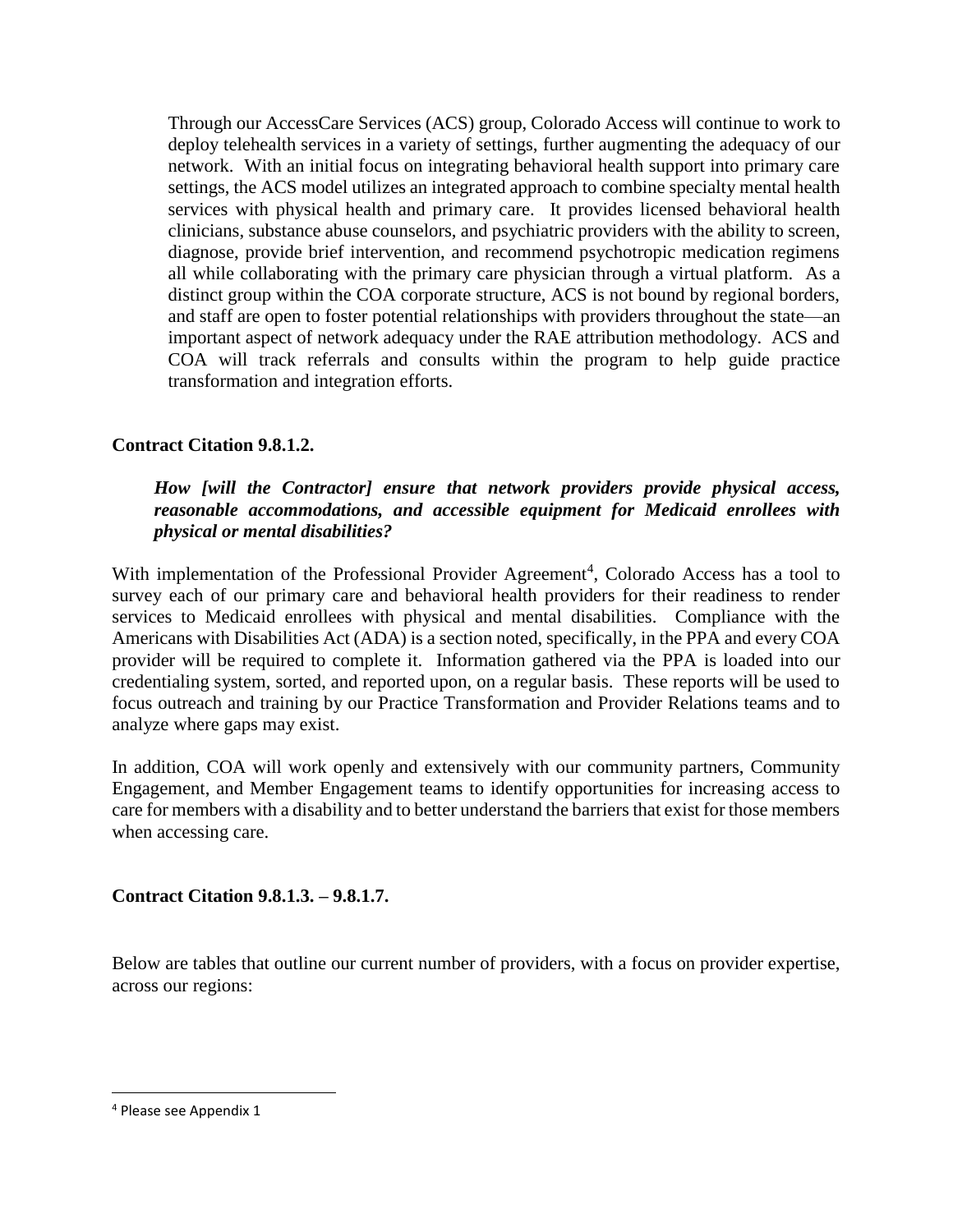|                                | <b>Adams</b> | <b>Arapahoe</b> | <b>Douglas</b> | <b>Elbert</b>  | RAE <sub>3</sub><br><b>Total</b> | <b>Other</b>     |
|--------------------------------|--------------|-----------------|----------------|----------------|----------------------------------|------------------|
| <b>Adult Primary Care</b>      | 468          | 295             | 135            | 3              | 901                              | 810              |
| Pediatric Primary Care         | 247          | 151             | 104            | $\overline{0}$ | 502                              | 98               |
| Ob/Gyn                         | 38           | 61              | 33             | $\Omega$       | 132                              | <b>119</b>       |
| <b>Adult Mental Health</b>     | 597          | 765             | 85             | 17             | 1,464                            | 2,249            |
| <b>Pediatric Mental Health</b> | 42           | 3               | $\overline{0}$ | $\Omega$       | 45                               | 15               |
| Substance use disorder         | 8            | 12              | $\overline{5}$ | $\overline{0}$ | 25                               | 30               |
| Psychiatrist                   | 76           | 59              | 13             | $\overline{0}$ | 148                              | <b>140</b>       |
| Child Psychiatrist             | 31           | 3               | $\Omega$       | $\theta$       | 34                               | 15               |
| <b>Psychiatric Prescribers</b> | 106          | 58              | 12             | $\Omega$       | 176                              | <b>146</b>       |
| <b>Family Planning</b>         | $\Omega$     | $\Omega$        | $\Omega$       | $\Omega$       | $\mathbf{0}$                     | $\boldsymbol{0}$ |
| <b>Total</b>                   | 1,613        | 1,407           | 387            | 20             | 3,427                            | 3,622            |

**Number of network providers by provider type**

**Geographic location of providers in relationship to where Medicaid members live Physical Health: distance to providers**

| <b>County</b>   | <b>Total</b><br>number of<br><b>Members</b> | <b>Total number</b><br>of Providers | <b>Members</b><br>w/in desired<br>access to 2<br>providers | $\frac{6}{6}$ | Avg.<br>distance to<br>provider 1<br>(miles) | Avg. distance to<br>provider 2 (miles) |
|-----------------|---------------------------------------------|-------------------------------------|------------------------------------------------------------|---------------|----------------------------------------------|----------------------------------------|
| <b>Adams</b>    | 119,069                                     | 4,752                               | 119,069                                                    | 100           | 0.9                                          | 1.0                                    |
| <b>Arapahoe</b> | 124,760                                     | 2,048                               | 124,760                                                    | 100           | 0.9                                          | 1.0                                    |
| <b>Douglas</b>  | 20,149                                      | 914                                 | 20,149                                                     | 100           | 1.7                                          | 1.7                                    |
| <b>Elbert</b>   | 2,517                                       | 23                                  | 2,511                                                      | 99.8          | 7.7                                          | 7.7                                    |

# **Physical Health: time to providers**

| County          | <b>Total</b><br>number of<br><b>Members</b> | <b>Total number</b><br>of Providers | <b>Members</b><br>w/in desired<br>access to 2<br>providers | $\frac{6}{6}$ | Avg. time<br>to provider<br>1 (min) | Avg. time to<br>provider 2 (min) |
|-----------------|---------------------------------------------|-------------------------------------|------------------------------------------------------------|---------------|-------------------------------------|----------------------------------|
| <b>Adams</b>    | 119,069                                     | 4,752                               | 119,069                                                    | 100           | 1.7                                 | 1.8                              |
| <b>Arapahoe</b> | 124,760                                     | 2,048                               | 124,736                                                    | 100           | 1.9                                 | 1.9                              |
| <b>Douglas</b>  | 20,149                                      | 914                                 | 20,149                                                     | 100           | 2.3                                 | 2.3                              |
| <b>Elbert</b>   | 2,517                                       | 23                                  | 2,458                                                      | 97.7          | 7.9                                 | 7.9                              |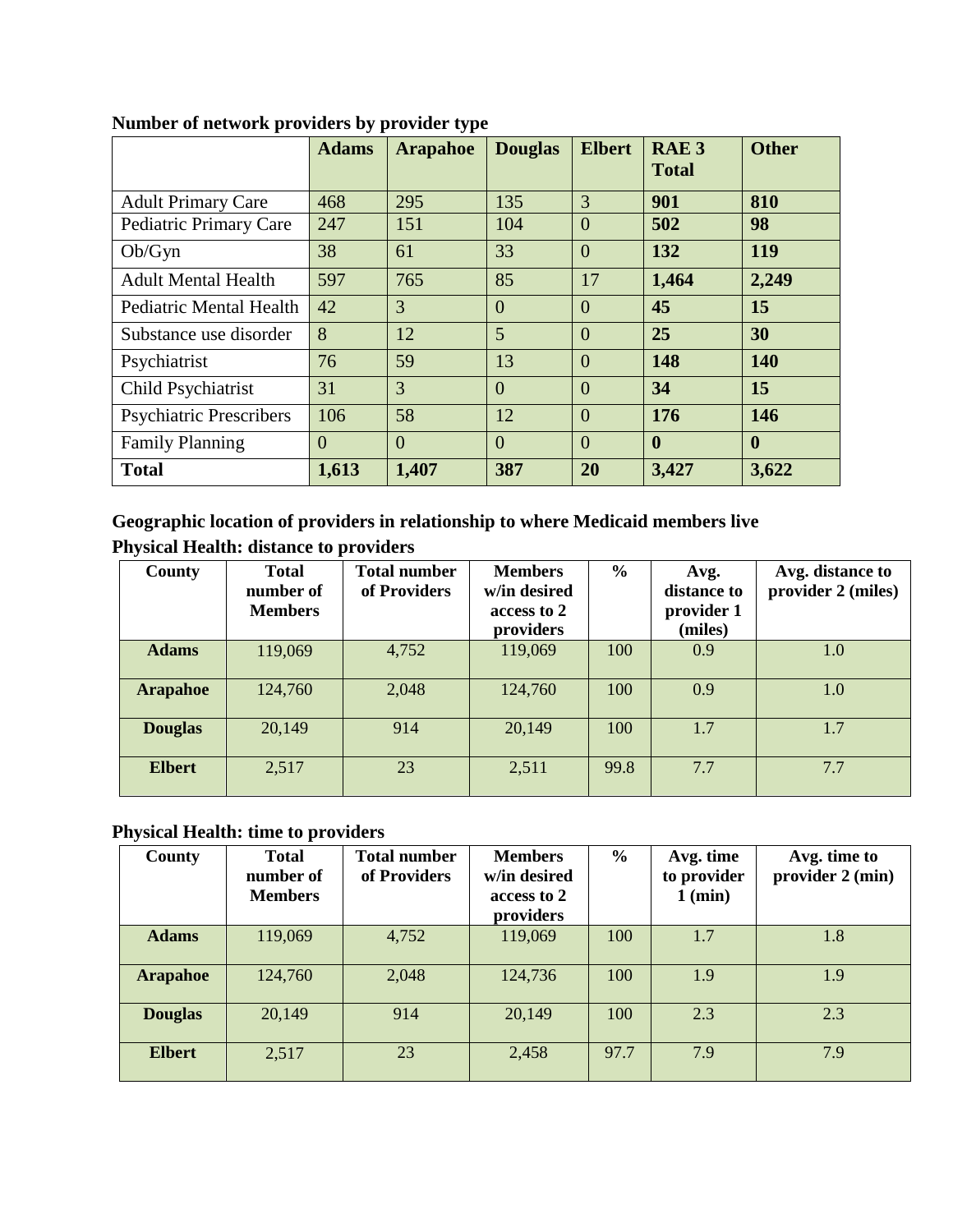| County          | <b>Total</b><br>number of<br><b>Members</b> | <b>Total number</b><br>of Providers | <b>Members</b><br>w/in desired<br>access to 2<br>providers | $\frac{0}{0}$ | Avg.<br>distance to<br>provider 1<br>(miles) | Avg. distance to<br>provider 2 (miles) |
|-----------------|---------------------------------------------|-------------------------------------|------------------------------------------------------------|---------------|----------------------------------------------|----------------------------------------|
| <b>Adams</b>    | 119,069                                     | 1,918                               | 119,069                                                    | 100           | 1.1                                          | 1.1                                    |
| <b>Arapahoe</b> | 124,760                                     | 2,279                               | 124,760                                                    | 100           | 0.9                                          | 0.9                                    |
| <b>Douglas</b>  | 20,149                                      | 295                                 | 20,149                                                     | 100           | 1.6                                          | 1.6                                    |
| <b>Elbert</b>   | 2,517                                       | 46                                  | 2,517                                                      | 100           | 6.2                                          | 6.2                                    |

**Behavioral Health: distance to providers**

# **Behavioral Health: time to providers**

| County          | <b>Total</b><br>number of<br><b>Members</b> | <b>Total number</b><br>of Providers | <b>Members</b><br>w/in desired<br>access to 2<br>providers | $\frac{0}{0}$ | Avg. time<br>to provider<br>1 (min) | Avg. time to<br>provider 2 (min) |
|-----------------|---------------------------------------------|-------------------------------------|------------------------------------------------------------|---------------|-------------------------------------|----------------------------------|
| <b>Adams</b>    | 119,069                                     | 1,918                               | 119,069                                                    | 100           | 1.9                                 | 1.9                              |
| <b>Arapahoe</b> | 124,760                                     | 2,279                               | 124,736                                                    | 100           | 1.8                                 | 1.8                              |
| <b>Douglas</b>  | 20,149                                      | 295                                 | 20,149                                                     | 100           | 2.1                                 | 2.1                              |
| <b>Elbert</b>   | 2,517                                       | 46                                  | 2,506                                                      | 99.6          | 6.7                                 | 6.7                              |

# **Cultural and language expertise of providers**

|           | <b>Adams</b> | <b>Arapahoe</b> | <b>Douglas</b> | <b>Elbert</b> |
|-----------|--------------|-----------------|----------------|---------------|
| Abkhaz    |              | 12              |                |               |
| Afar      |              |                 | $\mathbf{1}$   |               |
| Afrikaans |              | $\overline{4}$  |                |               |
| Amharic   |              | 34              |                |               |
| Arabic    | 12           | 59              |                |               |
| Bosnian   |              | $\overline{4}$  |                |               |
| Chinese   | 8            | 18              | 8              |               |
| Czech     |              |                 | 12             |               |
| Dutch     |              |                 |                |               |
| Faroese   |              |                 |                |               |
| Farsi     | 8            | 6               | 6              |               |
| French    | 56           | 66              | 27             |               |
| German    | 15           | 13              | 21             |               |
| Greek     |              | 19              |                |               |
| Hebrew    | 19           | 1               |                |               |
| Hindi     |              | 61              |                |               |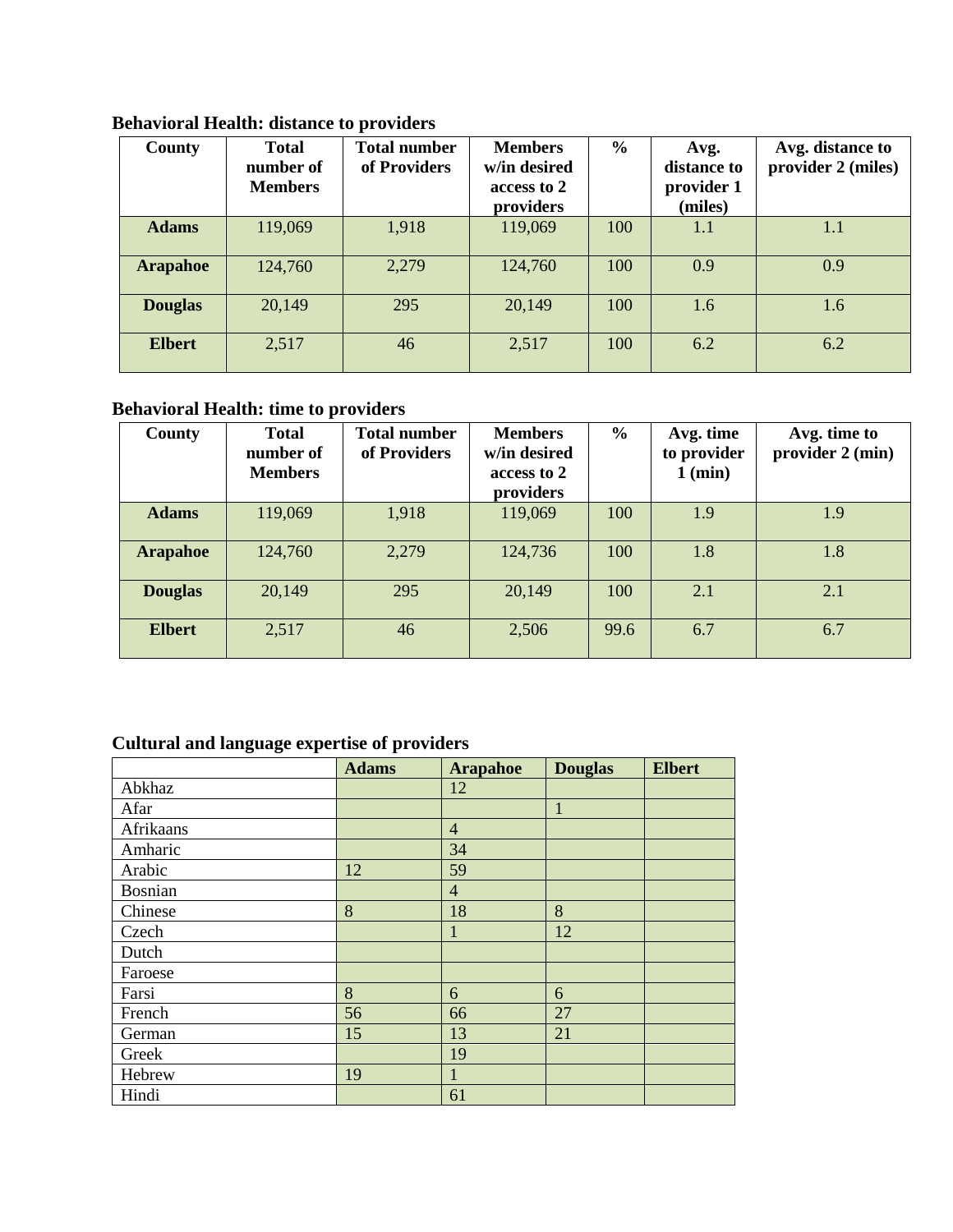| Igbo                        | 21           |                |     |                |
|-----------------------------|--------------|----------------|-----|----------------|
| Italian                     |              | $\overline{2}$ | 3   |                |
| Japanese                    |              |                |     |                |
| Korean                      |              | 29             |     |                |
| Lithuanian                  |              |                |     |                |
| Malay                       | 12           |                |     |                |
| Mandarin                    | $\mathbf{1}$ | 26             | 26  |                |
| Persian                     | 13           |                |     |                |
| Polish                      |              | 10             | 5   |                |
| Portuguese                  |              | 8              | 8   | $\overline{2}$ |
| Romanian                    |              | 6              |     |                |
| Russian                     | 12           | 33             | 12  |                |
| Sign language               | 51           | 15             |     |                |
| Spanish                     | 340          | 518            | 269 |                |
| Tagalog                     |              | 1              |     |                |
| Thai                        |              | 14             |     |                |
| <b>Translation Services</b> | 8            | 38             | 28  | 5              |
| <b>Available by Request</b> |              |                |     |                |
| Urdu                        |              | 10             |     |                |
| Vietnamese                  |              |                | 1   |                |

# **Number of Physical Health network providers accepting new Medicaid members by provider type**

|                           | <b>Adams</b> | <b>Arapahoe</b> | <b>Douglas</b> | <b>Elbert</b> |
|---------------------------|--------------|-----------------|----------------|---------------|
|                           |              |                 |                |               |
| <b>Adult Primary Care</b> | 321          | 184             | 102            |               |
|                           |              |                 |                |               |
| Pediatric Primary Care    | 177          | 110             | 90             | $\theta$      |
|                           |              |                 |                |               |
| <b>Total locations</b>    | 498          | 294             | 192            |               |
|                           |              |                 |                |               |

# **Number of Physical Health providers offering weekend and afterhours appointment availability to Medicaid members**

| <b>Adams</b> | <b>Arapahoe</b> | <b>Douglas</b> | <b>Elbert</b> |
|--------------|-----------------|----------------|---------------|
|              |                 | $\sim$         |               |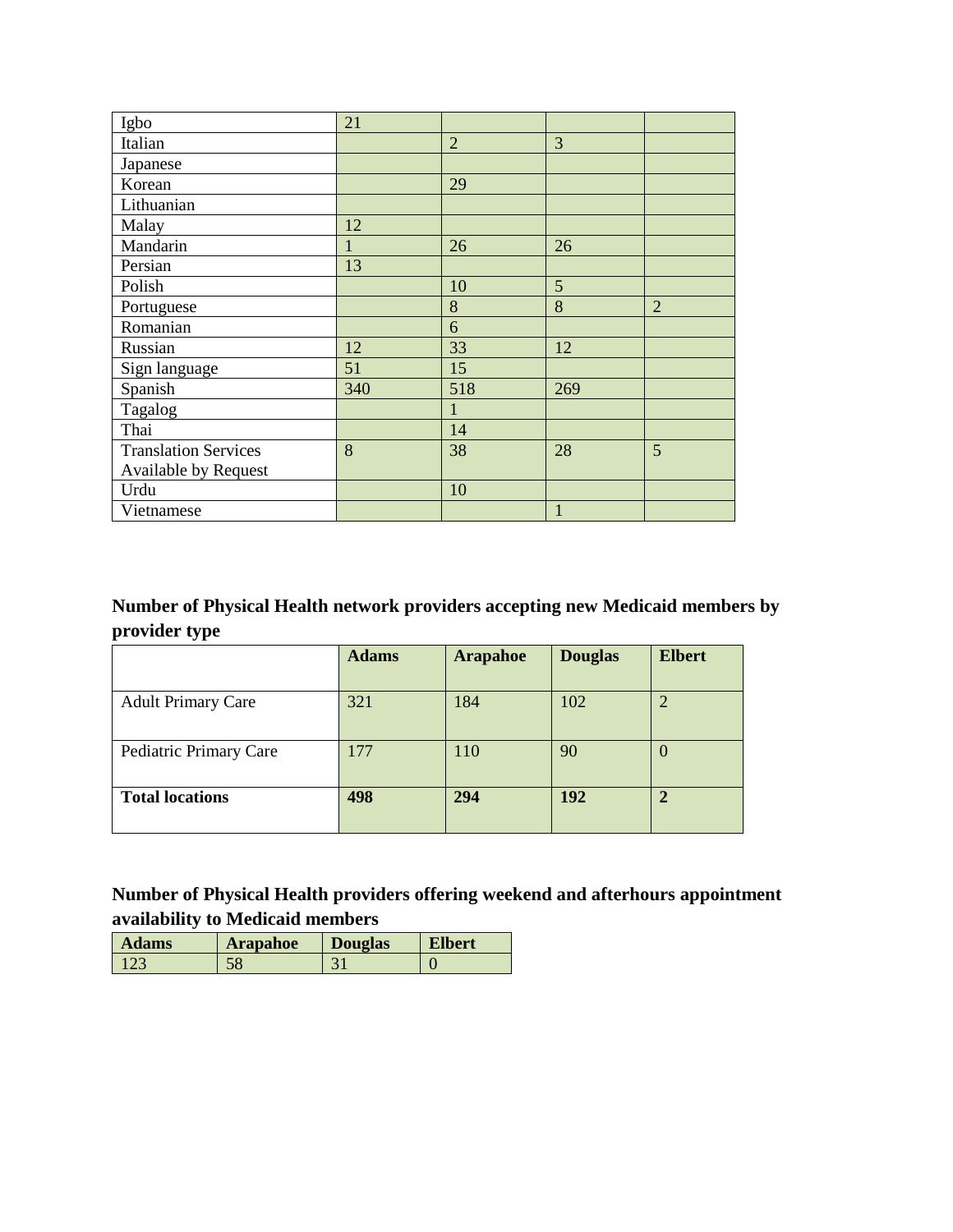**Number of Behavioral Health providers accepting new Medicaid members by provider type**

|                            | <b>Adams</b> | <b>Arapahoe</b> | <b>Douglas</b> | <b>Elbert</b> |
|----------------------------|--------------|-----------------|----------------|---------------|
|                            |              |                 |                |               |
| <b>Adult Mental Health</b> | 214          | 222             | 37             |               |
|                            |              |                 |                |               |
| Pediatric Mental Health    | 34           |                 |                |               |
|                            |              |                 |                |               |
| <b>Total locations</b>     | 248          | 223             | 37             |               |
|                            |              |                 |                |               |

**Number of Behavioral Health providers offering weekend and afterhours appointment availability to Medicaid members**

| <b>Adams</b> | Arapahoe | <b>Douglas</b> | Elbert |
|--------------|----------|----------------|--------|
|              |          |                |        |

# **Contract Citation 9.8.3.1-9.8.3.4**

## **Percent of PCMPs accepting new Medicaid members**

|                           | <b>Adams</b> | <b>Arapahoe</b> | <b>Douglas</b> | <b>Elbert</b> |
|---------------------------|--------------|-----------------|----------------|---------------|
| <b>Adult Primary Care</b> | 69%          | 62%             | 76%            | 67%           |
| Pediatric Primary Care    | 72%          | 73%             | 87%            | 0%            |
| <b>Total locations</b>    | 70%          | 66%             | 80%            | 67%           |

## **Percent of behavioral health providers accepting new Medicaid members**

|                            | <b>Adams</b> | <b>Arapahoe</b> | <b>Douglas</b> | <b>Elbert</b> |
|----------------------------|--------------|-----------------|----------------|---------------|
| <b>Adult Mental Health</b> | 36%          | 29%             | 44%            | 12%           |
| Pediatric Mental Health    | 81%          | 33%             | 0%             | 0%            |
| <b>Total locations</b>     | 39%          | 29%             | 44%            | 12%           |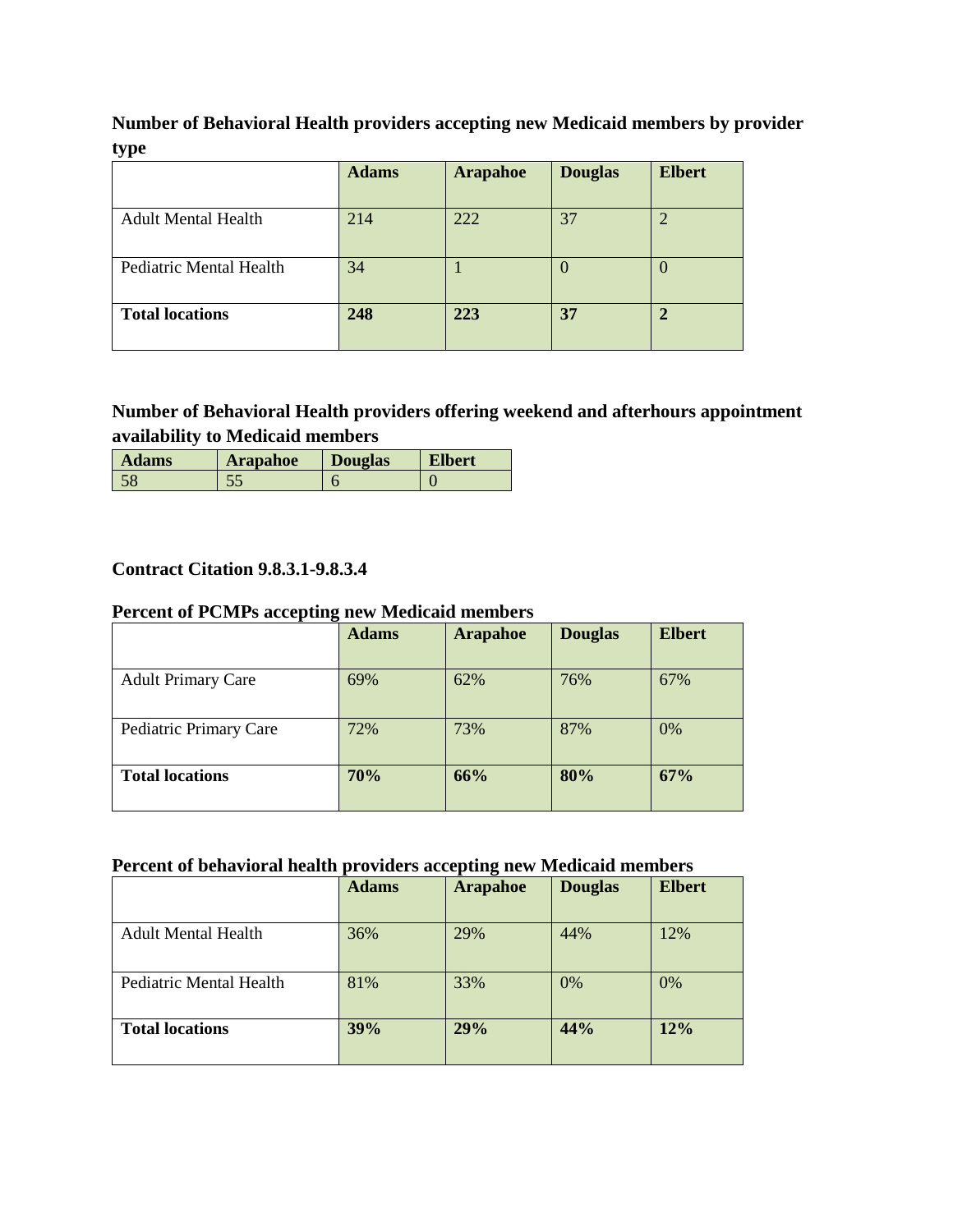#### **Percent of PCMPs offering afterhours appointments**

| <b>Adams</b> | <b>Arapahoe</b> | <b>Douglas</b> | <b>Elbert</b> |
|--------------|-----------------|----------------|---------------|
| 7%           | 13%             | 13%            | 0%            |

**Percent of behavioral health providers offering afterhours appointments**

| <b>Adams</b> | <b>Arapahoe</b> | <b>Douglas</b> | <b>Elbert</b> |
|--------------|-----------------|----------------|---------------|
| $^{70}$      | 6%              | 5%             | $\gamma\%$    |

### **Contract Citation 9.8.1.8. – 9.8.1.9.**

*Standards that will be used to determine the appropriate caseload for providers and how this will be continually monitored and reported to the Department to ensure standards are being met and maintained across the Contractor's provider network.*

#### *Caseload for behavioral health providers.*

Colorado Access does not directly monitor the specific caseload of individual behavioral health clinicians in our network. However, we will require all community mental health centers and all organizationally credentialed providers to have caseload policies and procedures. These must practice internal monitoring to ensure caseloads are reasonable and appropriately tiered based on the acuity of members on their caseload. This information will be reviewed during provider credentialing and re-credentialing.

#### **Contract Citation 9.8.1.10.**

# *Number of behavioral health providers in the network that are able to accept mental health certifications and how this will be continually monitored to ensure enough providers are available to meet the needs in the region.*

All of COA's contracted community mental health centers are licensed to accept mental health certifications. Because of complex and nuanced reasons, ensuring that our regions have adequate capacity to meet the need is not a reflection of the total number of facilities able to accept mental health certifications, rather, a reflection of the intricacies involved in transitioning care among facilities for members who are impacted by CRS 27-65-102. Our experience has shown that barriers typically involve licensed facilities refusing to accept a certification from the discharging inpatient hospital, for a particular member. To mitigate these issues and meet the needs of our members, COA's Utilization Management and Care Management teams will continue their processes of coordinating between facilities and outpatient providers to address barriers to member discharge, including issues related to the transfer of involuntary treatment and medication certification. This includes developing individualized care plans, seeking out and connecting with disparate "27-65" licensed providers, and helping to arrange for transitions of care for our members.

# **Contract Citation 9.8.1.11.**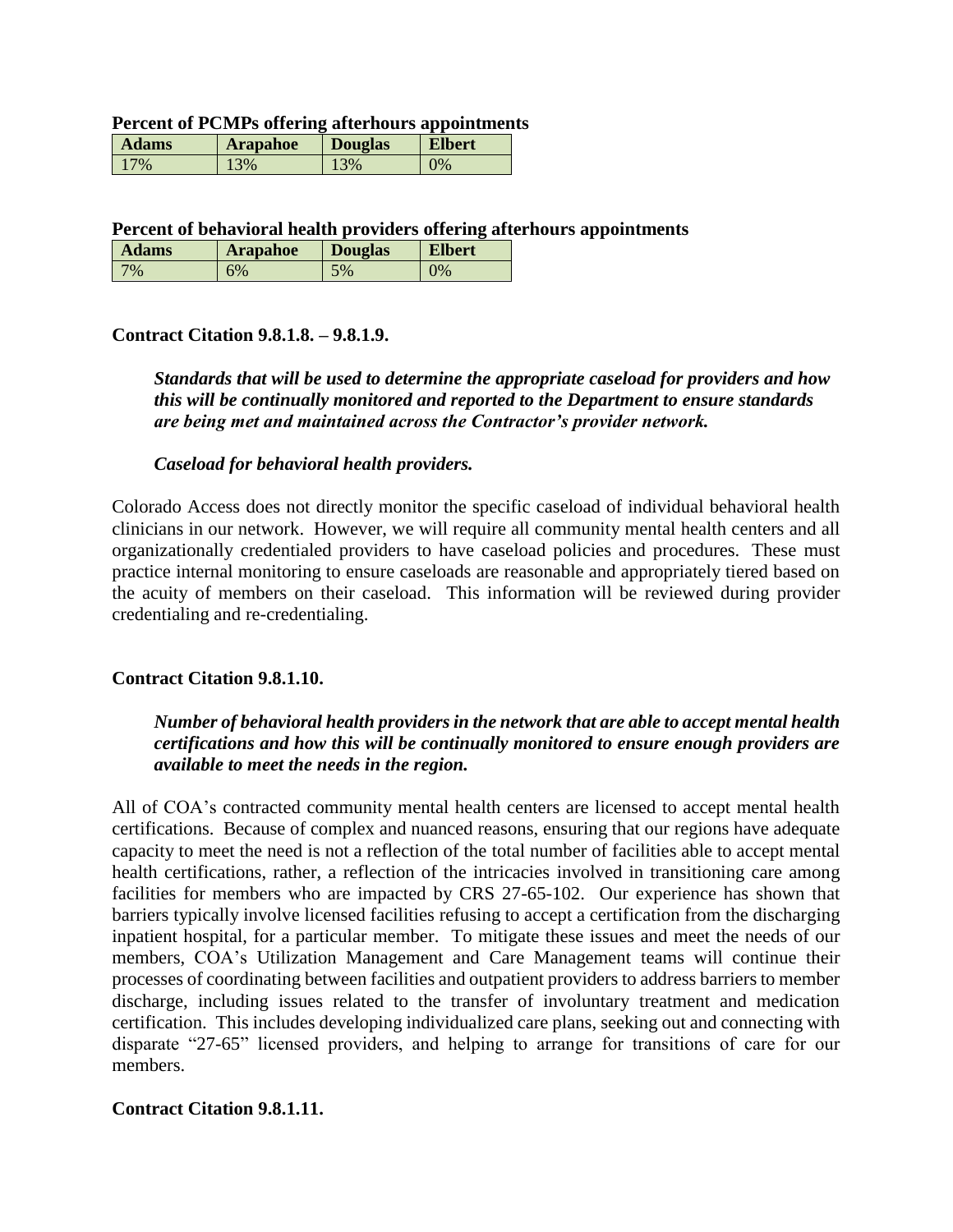## *A description of how the Contractor's network of providers and other Community resources meet the needs of the Member population in the Contractor's region, specifically including a description of how members in special populations are able to access care.*

Colorado Access is committed to ensuring that each of our members has an understanding of and access to providers and resources that will help them become healthy and remain healthy. This requires the unified efforts of numerous medical and non-medical partners aimed at defining mutually reinforcing agendas and supporting mutually reinforcing actions.

As a primarily urban/suburban region, network adequacy issues stem less from physical proximity to providers than from system fragmentation and unilateral efforts to mitigate structural impediments. In short, there are many resources within our regions whose focus is on meeting various needs of underserved and vulnerable populations, but these resources often operate independently from each other—inhibiting efficiency and effectiveness across the spectrum. Therefore, COA champions a transformative process that leverages community resources and collective wisdom across all sectors that interface with our members. Through this process we are able to better understand the barriers to sustainable healthfulness faced by our members as well as the structural obstacles that impact those who serve them. In general terms, we describe these processes as **Health Transformation Framework** and **COA Health Neighborhood**.

### **Health Transformation Framework**

The Colorado Access Health Transformation Framework is built upon the Collective Impact Model and its five conditions for success which, working synergistically, produce alignment and lead to powerful results. They are:

- 1. **A common agenda:** The partners committed to the Collective Impact Model (organizations, agencies and other stakeholders) have a common understanding of the problems, a collective approach to solving them, and a shared vision for change.
- 2. **Shared measurement systems:** The partnership has a collective focus on performance management and shared accountability. To bring consistency and clarity to these efforts, participants define and implement shared methods for collecting data and measuring results.
- 3. **Mutually reinforcing activities:** Through a coordinated, joint plan of action, each participating organization or other stakeholder conducts a specific and differentiated set of activities that support and align with the actions of others.
- 4. **Continuous communication:** Partners have a forum for consistent and open communication, with a focus on building the mutual trust necessary to succeed.
- 5. **Backbone organization:** The partnership is led by one organization—the chief support system—that has the staff, resources, and skills to convene, handle logistics, and coordinate the various efforts of the collective.

The graphic below outlines the Collective Impact Model and how it will drive COA strategies and outcomes: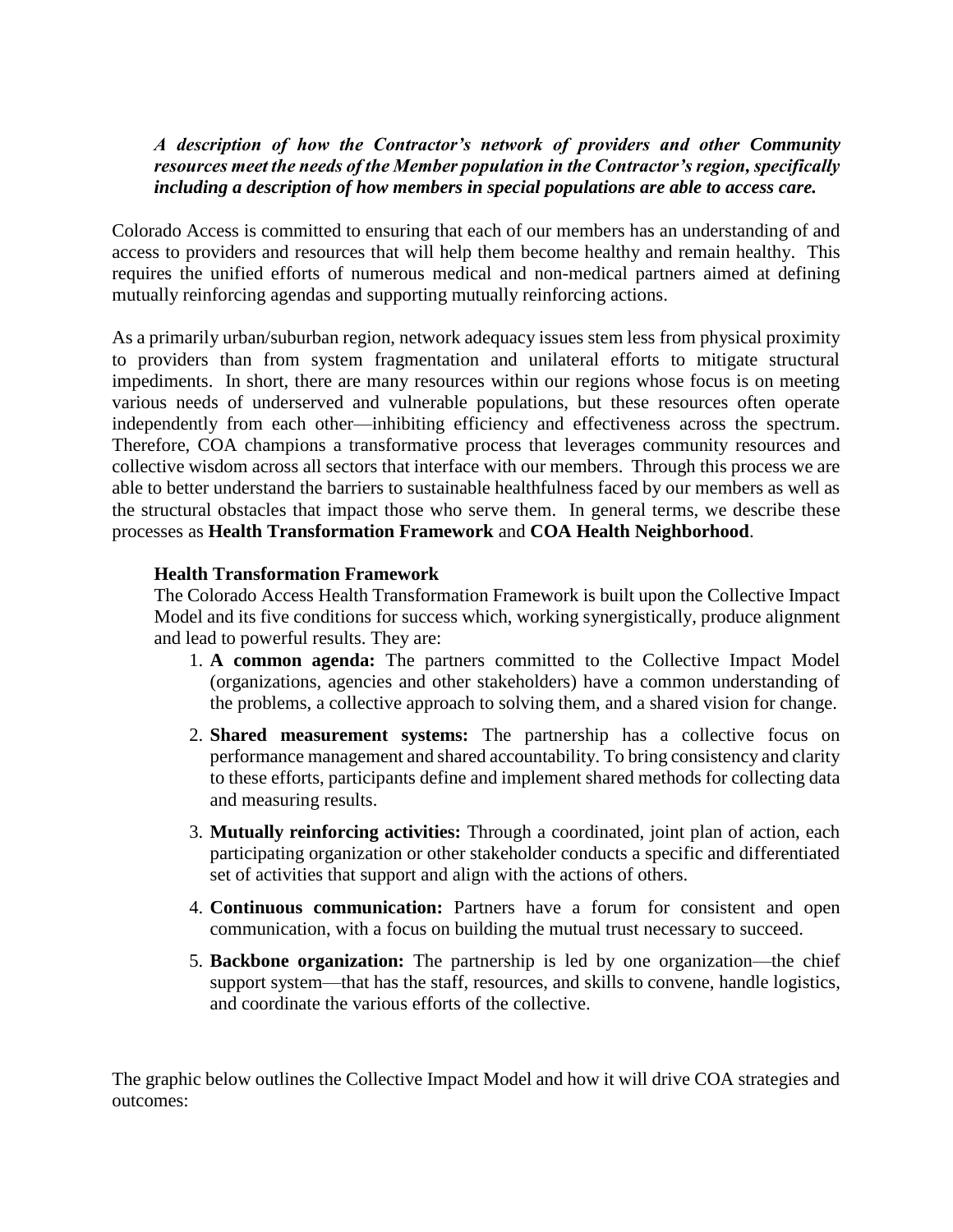|                                                     | <b>Collective Impact Model</b>                                                                                                        | <b>Drivers</b>                                                                                           | Outcomes                                                                                                                            |
|-----------------------------------------------------|---------------------------------------------------------------------------------------------------------------------------------------|----------------------------------------------------------------------------------------------------------|-------------------------------------------------------------------------------------------------------------------------------------|
| Common<br>Agenda                                    | · Common understanding of<br>the problem<br>· Shared vision for change                                                                | Define joint approach to problems<br>based on shared understanding of<br>the issues and infrastructure   | • ACC program aims<br>RAE performance measures<br>• Regional plan to achieve goals                                                  |
| Shared<br><b>Measurement</b>                        | · Collect data and measure<br>results<br>· Performance management<br>· Shared accountability                                          | Work with community partners to<br>develop shared data approach; how<br>success is measured and reported | • Key Performance Indicators<br>• Priority populations<br>. Identify root causes that drive KPIs                                    |
| <b>Mutually</b><br>Reinforcing<br><b>Activities</b> | · Differentiated approaches<br>· Coordination through joint<br>plan of action                                                         | Leverage partners' strengths and<br>experience; clarify roles and<br>responsibilities                    | • Alignment with other state programs<br>• Evidence-based and promising practice<br>interventions                                   |
| <b>Continuous</b><br>Communication                  | - Consistent and open<br>communication<br>· Building trust                                                                            | Create forums for partnership-<br>building; continuous bi-directional<br>communication with stakeholders | • Regional Governance structures<br>• Communication plan: the Department,<br>providers, members, community                          |
| <b>Backbone</b><br><b>Support</b>                   | · Separate organization with<br>dedicated staff<br>- Resources and skills to<br>convene and coordinate<br>participating organizations | Guide vision and strategy; align<br>efforts; build public will; advance<br>policy; mobilize funding      | • Support partners as stewards of the<br>common agenda<br>• Maintain focus on transformation<br>• RAE alignment with the Department |

Under the Collective Impact model, partner agencies work to define common goals and measurement systems in order to better engage across large-scale initiatives—and to keep all partners engaged until goals are achieved. As the Backbone Agency, COA has convened a Governing Council for R3 (as well as R5), that includes our most prominent providers. Together, we work to prioritize coordinated actions and mutual incremental goals aimed at driving KPI performance. The ultimate "shared measurement systems" are Department defined KPIs. However, by bringing our most influential providers together into a single council, and tasking that council to help define viable, coordinated approaches to meeting the KPIs, KPI performance becomes a shared endeavor for all involved parties, as opposed to a summary of unilateral provider actions within a common region.

COA's Health Transformation Framework includes partnering with disparate entities whose missions focus on meeting the needs of specialty populations. By engaging across these various systems and leading the identification of mutual agendas, we will help foster consistent, meaningful, and thorough access to the care and resources necessary to enhance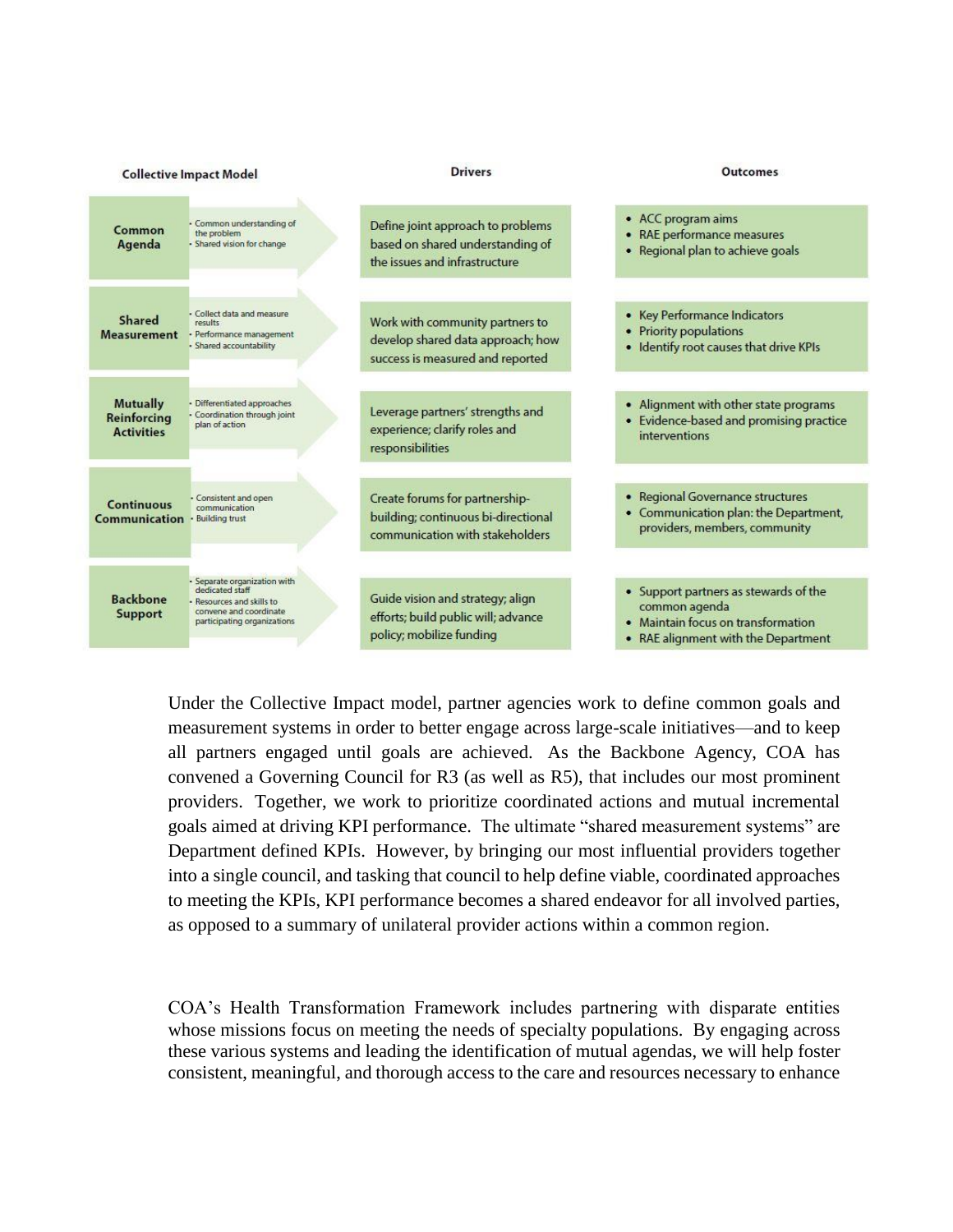the health of our most vulnerable members. These interactions will be reported on via our quarterly Network Adequacy Reports.

### **COA Health Neighborhood Model**

For Members already engaged with or needing to become engaged with the healthcare system, COA employs a Health Neighborhood model that utilizes technology, care coordination, collaboration, specialty care compacts, analysis, and community/member engagement to enhance meaningful access to—and utilization of—care for our members. The eight key functions of the COA health neighborhood model are:

- 1. Share clinical information, supported by appropriate Health Information Technology (HIT) systems. Creating mechanisms for sharing clinical data across the health neighborhood to ensure efficient and effective flow of appropriate member information to facilitate consultations, referrals, and care transitions.
- 2. Ensure appropriate and timely consultations and referrals. Implementing a series of mutually-reinforcing activities that improve the efficiency and effectiveness of specialty resources by ensuring that specialists see the right patient at the right time and in the right setting.
- 3. Expand the neighborhood. Partnering with regional stakeholders to assure that all relevant providers, especially medical specialists, are identified, engaged and participating in the health neighborhood.
- 4. Provide ongoing care coordination and ensure successful transitions of care. Implementing comprehensive care coordination services to improve coordination across the neighborhood, especially during transitions between providers; reducing members' barriers in accessing the system and complying with treatment plans; and honoring a member's preferences and wellness goals.
- 5. Guide determination of responsibility in co-management situations. Improving coordination and collaboration between PCMP and behavioral health providers and specialists, through care compacts, protocols and business processes that clearly define respective roles regarding pre-consultation exchange, formal consultations, co-management, and transfer of care.
- 6. Develop individualized care plans for complex members. Developing individualized care plans for high-risk, complex members that identify their health care needs, honor and incorporate their preferences, and include interventions to connect them with the services and supports they require to achieve whole-person health.
- 7. Collect and analyze social determinant of health data consistently across the neighborhood. Collaborating with neighborhood partners to universally screen for social factors that influence member health. Use data to identify appropriate referrals to community-based resources. Aggregate and analyze data to inform regional population health and care coordination activities.
- 8. Build and strengthen community resource linkages. Developing a centralized resource directory and improving referrals and warm handoffs between clinical providers and community and social service agencies.